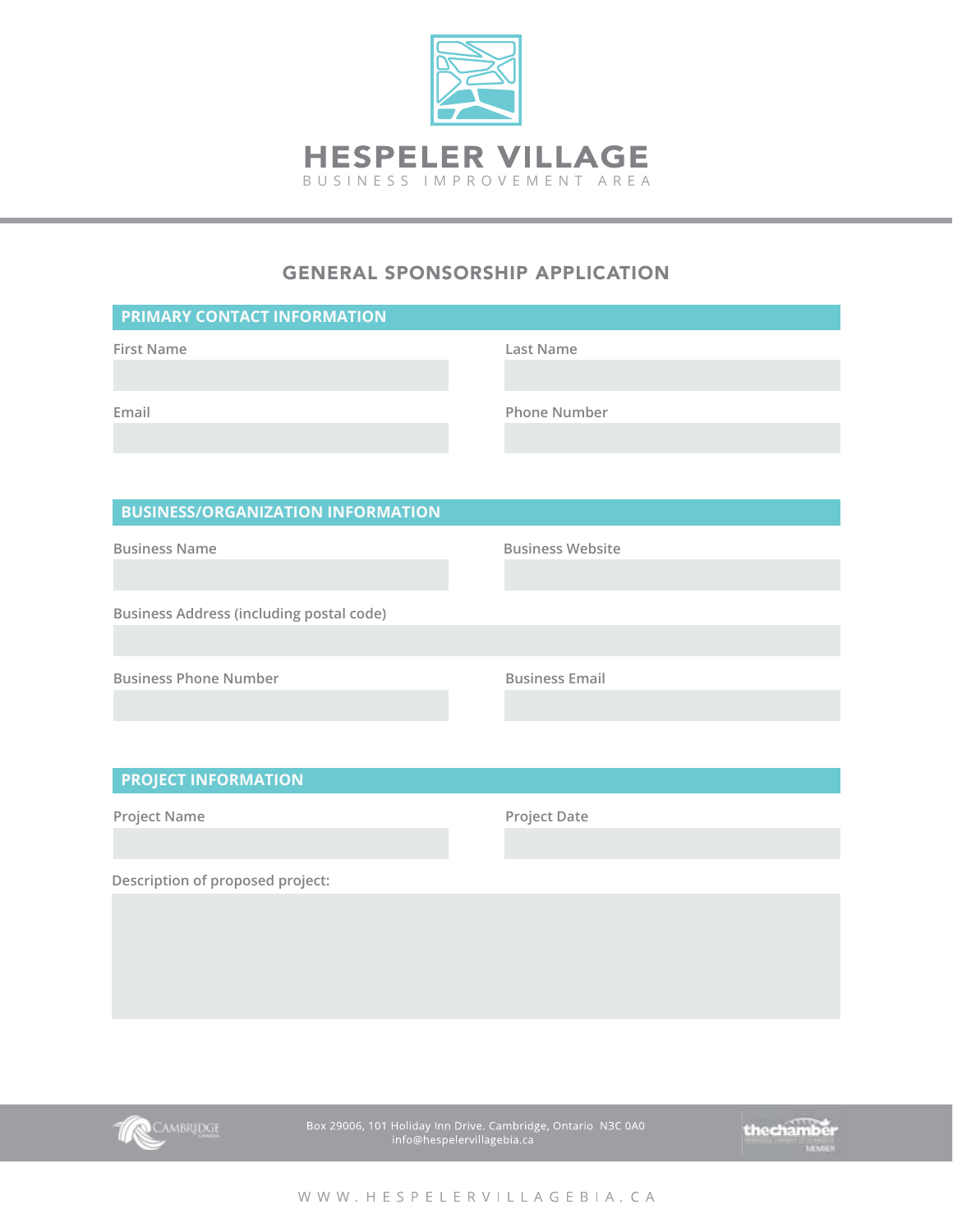

# GENERAL SPONSORSHIP APPLICATION

#### **WHAT SUPPORT IS NEEDED FROM THE BIA?**

**Please list/describe how any monetary funds provided by the BIA will be used:**

**Please list/describe any additional support requested from the BIA (marketing, promotion, volunteers, etc.):**

**How will this event benefit the businesses in Hespeler Village?**



Box 29006, 101 Holiday Inn Drive. Cambridge, Ontario N3C 0A0<br>info@hespelervillagebia.ca

thechamber

WWW.HESPELERVILLAGEBIA.CA